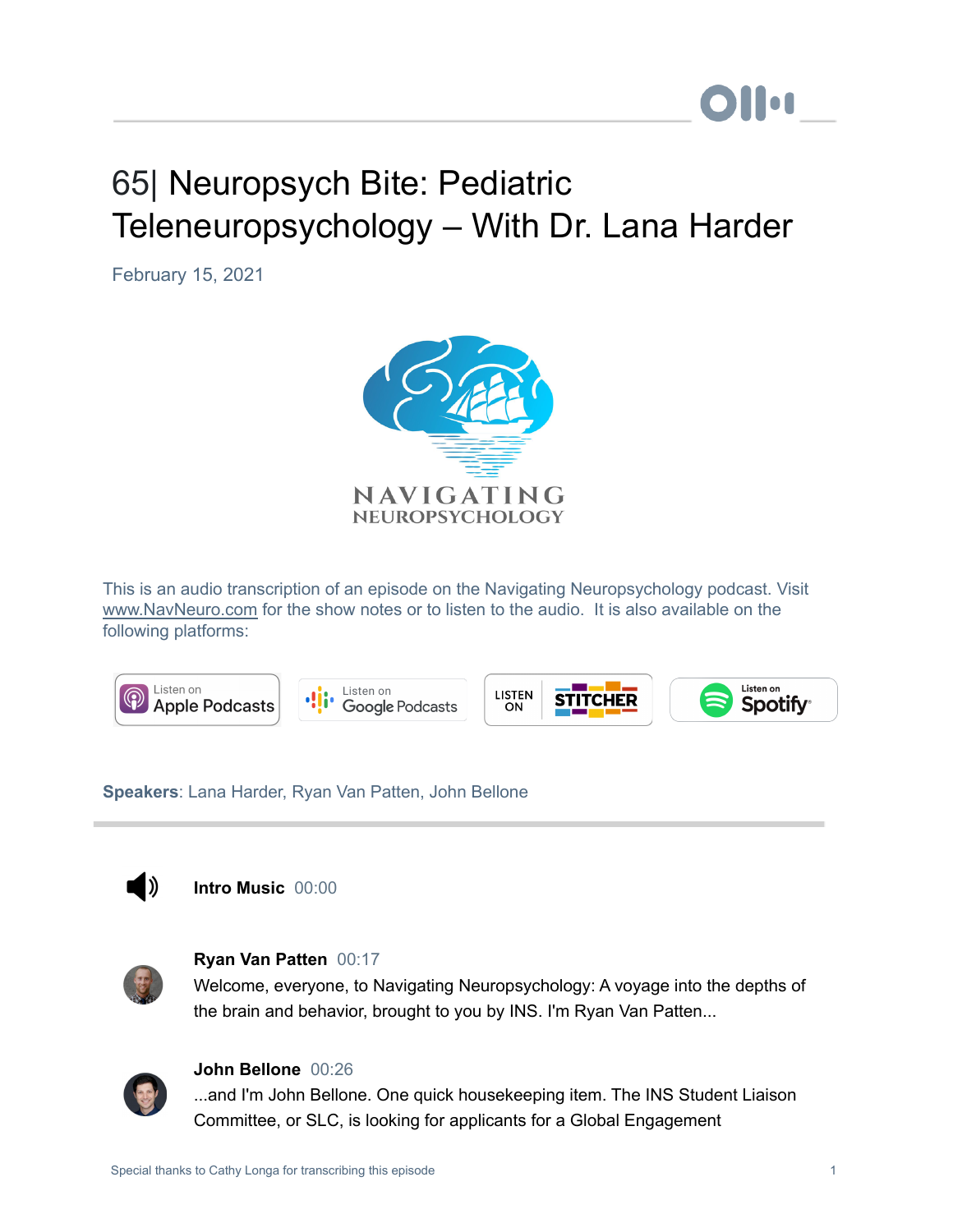Representative position where the person would gain leadership experience, network with international leaders in the field, and advocate for students and early career professionals. Applicants for this position must be located in Europe, Africa, or Asia. If you're interested in applying you can find more information at [navneuro.com/SLC.](http://navneuro.com/SLC) We will also link to the call for applications information sheet at [navneuro.com/65](http://navneuro.com/65).

#### **Ryan Van Patten** 01:06



Today, we have a Neuropsych Bite with Dr. Lana Harder. It is about pediatric teleneuropsych assessment. Dr. Harder is board certified in clinical neuropsychology and in pediatric neuropsychology, and she is also an associate professor at UT Southwestern. She's our guest for today's episode and she will also be our guest for four upcoming episodes on demyelinating conditions in children. These are all great conversations, so we hope you'll listen to the upcoming Neuropsych Bites with Dr. Harder as well. And if you're especially interested in teleneuropsych we have another episode with Dr. Munro Cullum that focuses more on adult populations. You can find that at **navneuro.com/41**. And, now, we give you our conversation with Lana.

### ▌》

#### **Transition Music** 01:56



#### **Ryan Van Patten** 02:05

All right, well, we are here with Lana Harder on NavNeuro. Thank you for coming and making the time.



**Lana Harder** 02:11 Well, thanks so much for having me.

#### **Ryan Van Patten** 02:12



Great. So we'll start with pediatric teleneuropsych today. A lot of neuropsychologists, undoubtedly, have become familiar with teleneuropsychology in the last year, in the context of a pandemic. There's a pretty decent literature supporting its use in adults, but far less in children from what I've seen. It doesn't take a whole lot of thought to imagine how it might be particularly challenging for kids to do assessment this way, but let's be thorough and make it explicit. So what are a few of the challenges to conducting a pediatric teleneuropsych evaluation?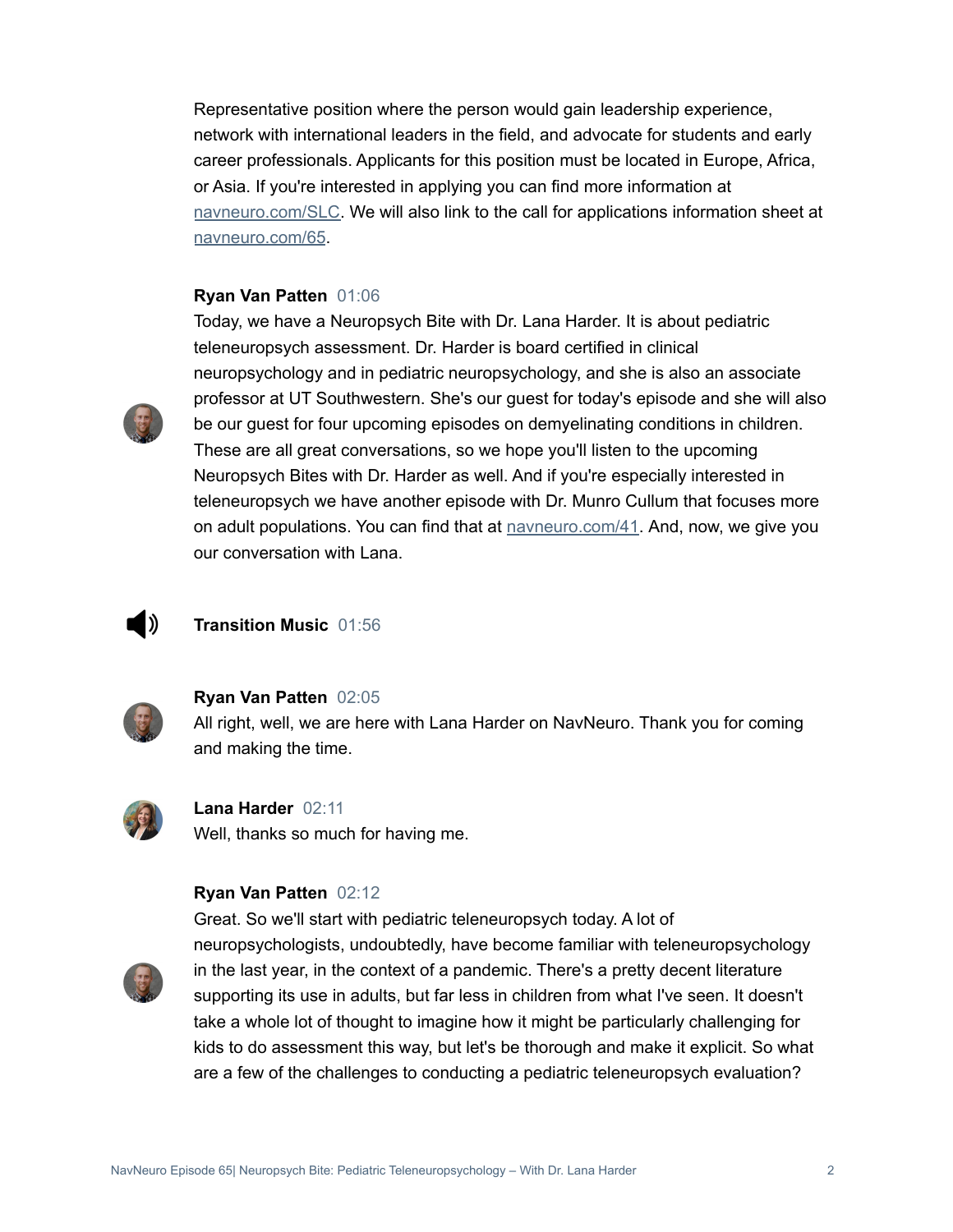#### **Lana Harder** 02:50

Sure, yeah, it's a great question. I think one of the things that rises to the top of the list in my mind has to do with access to technology, as well as access to a quiet environment at home. I think that this is probably the case across the lifespan, not just for children. In our study that we recently published, we found that a fourth of our participants did not have the needed technology to participate, so we were able to lend them a device with wireless service that would work for that. So that's one thing I think of right off the bat for anyone that we're thinking about providing a virtual service to. The other thing, though, that I think stands out to me about working with kids in particular is they often need more assistance than maybe the average adult. And so we, I think, need to think about that in terms of their age, cognitive level, developmental levels - to think about if we need assistance on the other side. And in our work, in our research study, we did have the parents leave the room. Our goal was to simulate the clinic environment where we don't have parents present for testing. So that's something to really think about when working with kids or, again, for those who need more help in the room. One other thing that came to mind is just language and nonverbal communication. We lose a lot of nuance, nonverbal communication, when we're set up virtually. And, as the examiner, we're giving a lot of verbal instructions. So if kids are having trouble following those instructions, I think it would be difficult to proceed with assessment.

#### **Ryan Van Patten** 04:31



Yeah, those caveats make sense. You referenced your 2020 paper in Archives of Clinical Neuropsychology, so I'd love to ask you more about that. So you compared remote administration of a battery of tests in children's homes to the same battery administered in the clinic. Walk us through a bit more of the study design and then your primary findings.

#### **Lana Harder** 04:52



Sure, yeah. And I'd like to mention that this work came about a few years ago based on working with kids with rare disorders who are traveling from all over to be seen. So our goal was to develop tools to reach them in the comfort of their own home. To do that we evaluated 58 participants, and they were aged 6 to 20 years old. We did recruit from our demyelinating disorders program. So we had the participants complete those two sessions, like you mentioned - a virtual session and one at home - and we counterbalanced them for order of session and put them into two groups, those who had the virtual assessment first and those who had the in-person session first. The sessions were separated by an average of 16 days. We sampled areas like attention, verbal memory, processing speed. We were able to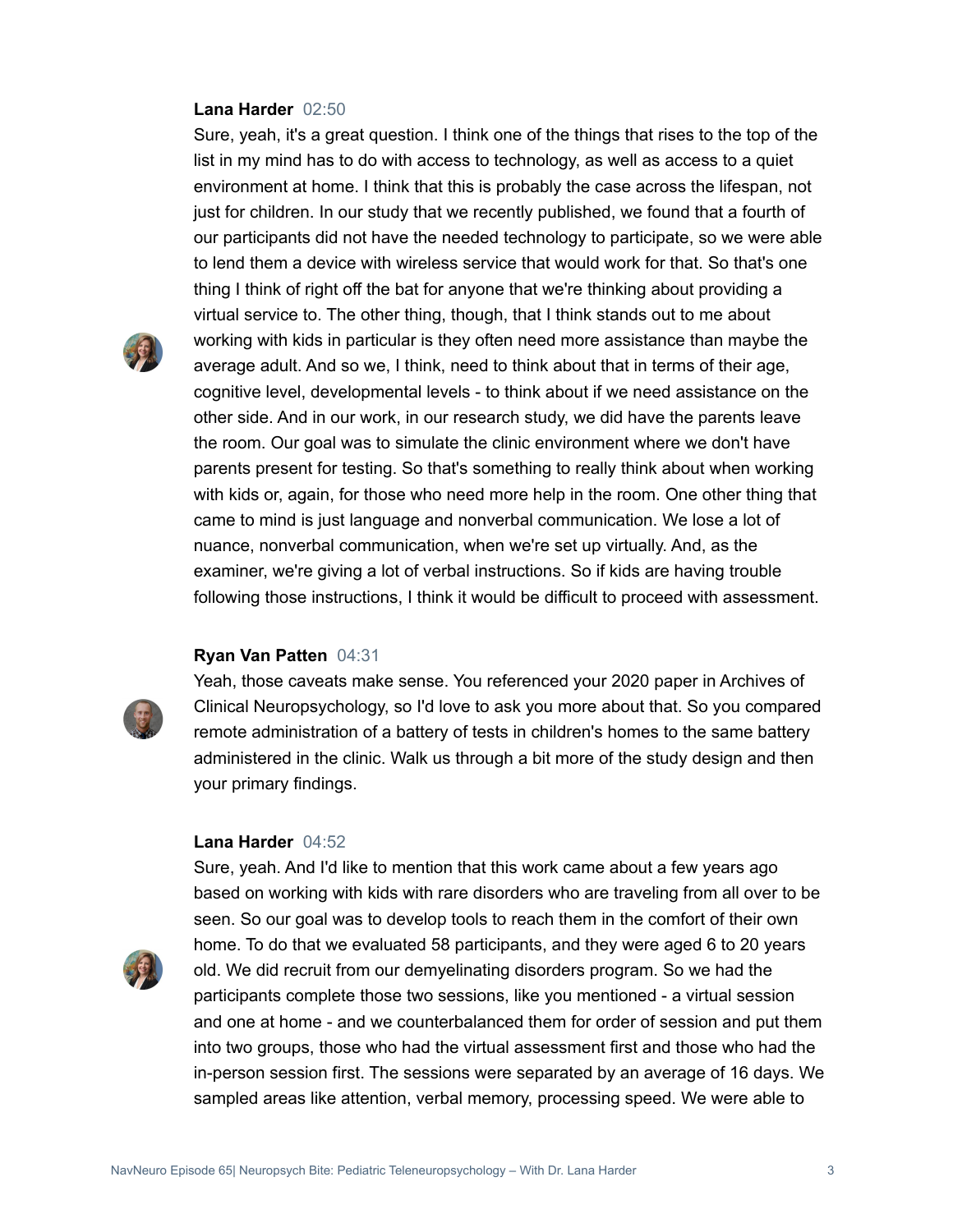look at academic skills, verbal abilities, visual motor integration, and executive functions. And, overall, when we compared participants in the group that had face-to-face first versus virtual first, we didn't find any differences there. We also didn't find differences from session one to session two. So we generally came away with some initial support, we felt, for this modality in pediatrics. But also importantly, we wanted to know how this was for our participants and their parents. And the vast majority, when asked about overall satisfaction with the remote testing, told us they were satisfied or very satisfied with the experience. So that was really encouraging to see.

#### **John Bellone** 06:34

That's very encouraging. Given the support for pediatric teleneuropsych in your study, as well as other evidence in working in this modality with adults, I'm curious how you'd characterize the literature broadly. Are there other studies in kids specifically looking at teleneuropsych assessment?

So we've seen this emergence of pediatric teleneuropsych papers in 2020, which

#### **Lana Harder** 06:53

has been awesome. There are a couple special issues, if people haven't seen them, in the Archives of Clinical Neuropsychology and also TCN. So I would encourage those who are interested to look up those pediatric papers, some really exciting work. And, you know, we were the only ones looking at this prior to COVID-19. So I think we've all kind of accelerated our efforts around publishing these things, and even integrating it into our practice. I think if I were going to summarize it all, as I mentioned before, I think we have some growing support for this practice in kids but we need a lot more research moving forward. I think, just like what's been discussed in the adult world, teleneuropsychology in kids can be a wonderful tool for cognitive screening and that's definitely the approach we took in my research study. But certainly for other aspects of neuropsychological service, I think we were all reminded that we do a lot more than testing. Because I think testing over video gives us all the most pause as we think about trying this new modality of service, but we also provide a lot of great services like consultation or interviews around differential diagnosis, understanding referral questions better, and then treatment planning and feedback that we give our families from the results that we get. So there's a lot that we can do and a lot that we can provide even if we remove the standardized testing from the equation. But I would say going forward, it would be really helpful to see studies in pediatrics, in particular, with larger and more diverse samples in terms of age, race, ethnicity, SES, cognitive level, medical problem. Also examining more tests and exploring different models of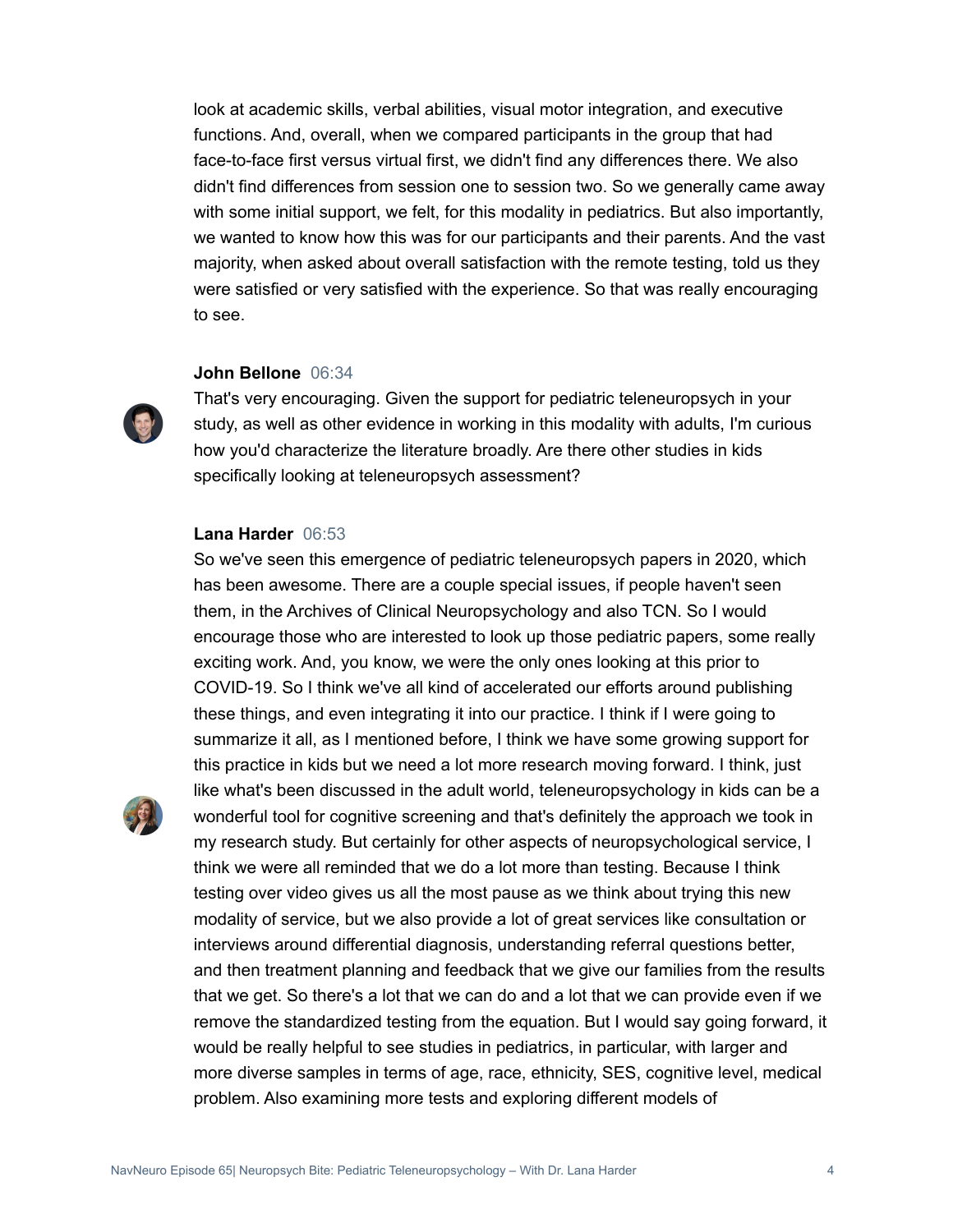teleneuropsychology - whether that's in-home, in-clinic, hybrid models, use of the telephone. There are so many different ways we could take this research. Even to further explore our technology - things like screen size, internet speed, and so forth. But I do think this has great promise in terms of reducing the burden on families and then reducing wait times and getting to more timely interventions.

#### **John Bellone** 09:17



Yeah, I'm glad you mentioned the applications outside of just the assessment process because I'm sure parents like this modality. You can incorporate more extended family participation, too, in a way that maybe you couldn't in the past. It's hard to make everyone's schedule align and drive all the way to the office. So I can see a lot of applications here.



#### **Lana Harder** 09:37

Yeah, and I think we get some more rich information about the child and their family in their home environment when we are right there with them over video. So I think that's also an exciting element as well.



#### **John Bellone** 09:50

That's true. They can show you around their room and, you know, whether it's organized or not, or their activities...



**Lana Harder** 09:58 That's right. Meet the family pets... Things like that. [laughs]



**Ryan Van Patten** 10:00 [laughs]



**John Bellone** 10:02

True. I'm curious what tests might be most amenable to these evaluations?

#### **Lana Harder** 10:08



Yeah, I think the ones that come to mind most immediately are those auditory-verbal measures. The measures where you don't really need much other than just to talk the patient through those tasks, give them the instructions. We do have - I guess, depending on your virtual platform, if it has screenshare capabilities - we have emerging tools that allow us to project a visual stimulus to the patient, which I think opens up a whole additional area of assessment possibilities. I think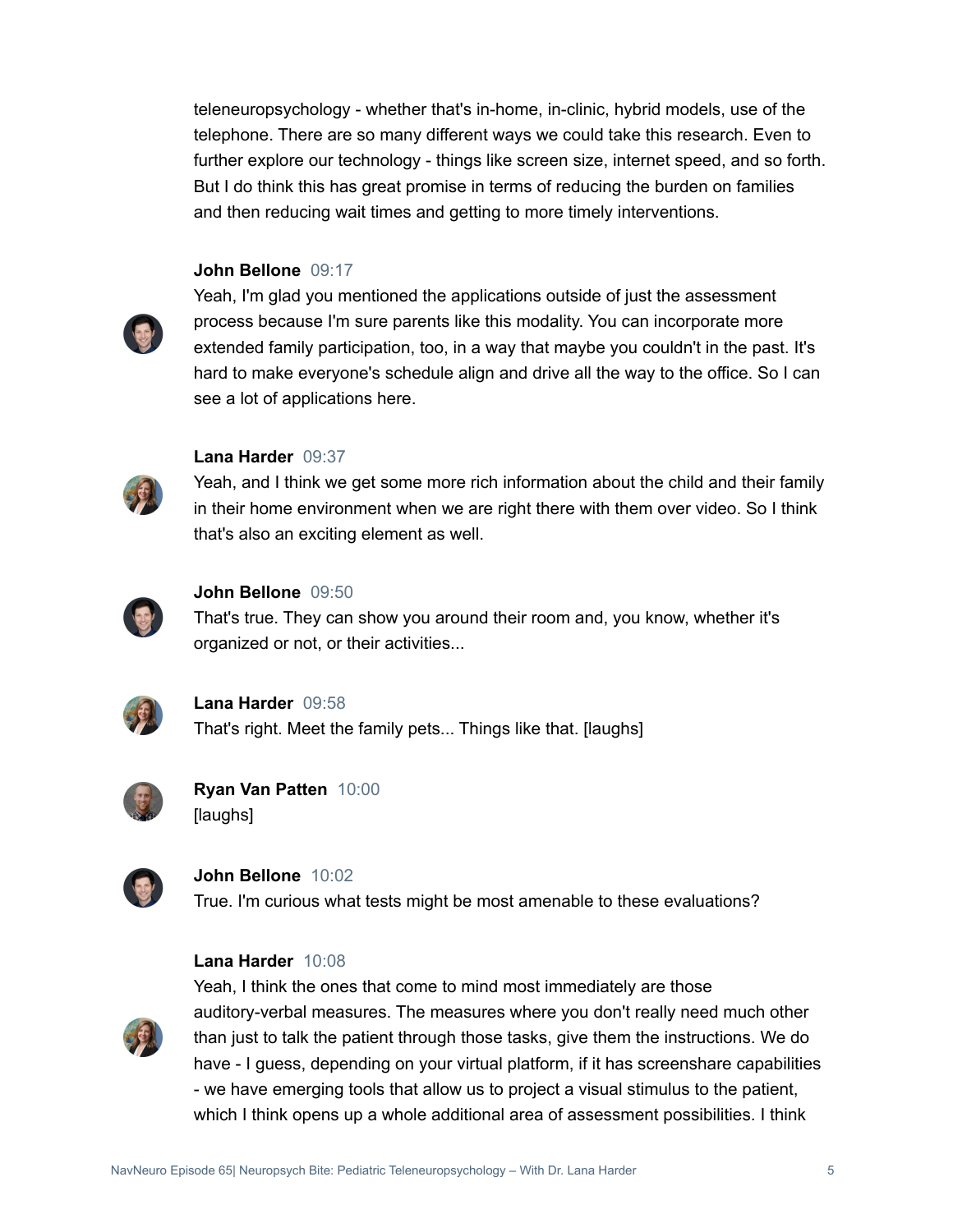we've seen our publishers release these digital assets for us to use. There's a lot of concern about test security and one thing I always say is, when in doubt, speak to the publisher, which is something I did throughout my research study and also in my clinical practice. So those are some of the measures that come to mind.

#### **John Bellone** 11:01



Yeah, that's a good caveat to always talk to the publishing companies making sure we're following guidelines that they've put out. One of the tests that you used in your battery, I believe, was the Symbol Digit Modality Test. I'm curious how that might be administered remotely, or how it was administered in your study?

#### **Lana Harder** 11:22



Yes, thank you for asking that question. We had a design that we were able to send test materials to the participants. So they had a packet going into it and were able to use the stimulus that we're probably all familiar with from SDMT, or the visual-motor integration where they draw the shapes. So they had some information provided to them. There was a lot of care taken to make sure they didn't open that ahead of time, and that they sealed it while they were on camera to then ship it back via priority mail that was tracked. So we were very, very careful around that. You know, going forward, I have not administered the Symbol Digit Modalities Test clinically, just because of the reason that it is a little more challenging with the stimulus and I am not mailing out any materials in my clinical practice. That's a big burden and starts to introduce all kinds of concerns that we've talked about.



**Ryan Van Patten** 11:22 Yeah, test security, for example.



**Lana Harder** 11:29 Exactly. Yeah.

#### **John Bellone** 11:31

So it sounds like you're mailing a test packet, are there any other precautions or proactive measures that you have to take before the evaluation - informed consent or talking with parents? Walk us through what happens before we even start the administration.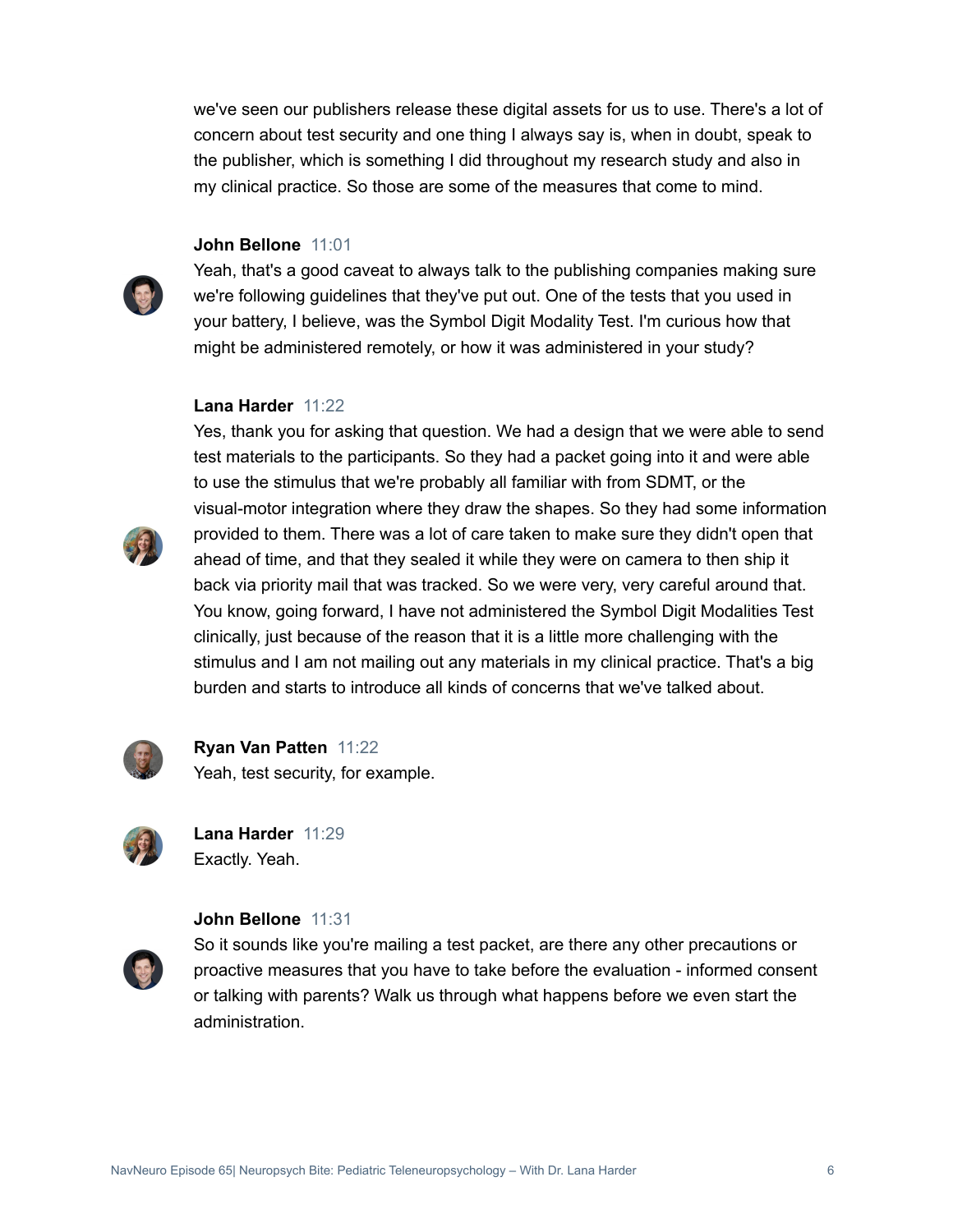#### **Lana Harder** 12:41

Yes, and just to clarify, the mailing of packets was restricted to the research study but, going forward, we have stayed away from that. So in terms of precautions when engaging in teleneuropsychology clinically, informed consent, as you mentioned, and highlighting the potential concerns around security and confidentiality, which are different in the virtual environment. We also will acknowledge that we've altered the assessment methods and that's important to note, I think, to families. But other things that we do in preparation, we make sure our patients have the materials that they need - if that's glasses, writing utensils, other things like that. I make sure I have a way to independently reach the parent and we also ask that they don't leave the house. So, in case of an emergency, or if the child is unable to get the parent, I make sure of a way to call them. We confirm the address of the patient for licensure purposes, but also for crisis management. If we had to call emergency personnel, we would know just where to send them. And then we also come up with a plan in case we're disconnected - so we always want them to know what we will do if that happens.

#### **Ryan Van Patten** 13:56



I'm thinking about rapport, which is challenging in children anyway. But I imagine even typically developing children, especially if they're young enough, it must be hard to keep them engaged and maintain good rapport over video. I mean, to some degree, younger people tend to be more familiar with technology, but also children tend to be a little more hyperactive, even normatively. So can you talk through rapport?

#### **Lana Harder** 14:25

remember to take a minute and engage in that casual conversation like we might do if they come to the clinic. You know, usually asking things like, "How was your drive? Did you have trouble finding the clinic?" In this setting, we don't really have those topics, but there's many other things we can ask about. So stopping to take the time to get to know the child and the parent before the parent leaves the room. With kids, I think it goes a really long way to help them know what to expect, what the activities we're going to do today, what that's going to look like, that we can take breaks if we need to. And also to let the child know what happens if we lose our connection, like we would talk to the parents about that as well. So I think it's really relying on the things we do in-person clinically and that carries over to the virtual setting as well.

Yes, yes. I think it's been interesting doing this work because I think there's a tendency to maybe rush into the test that you want to give a child, but we have to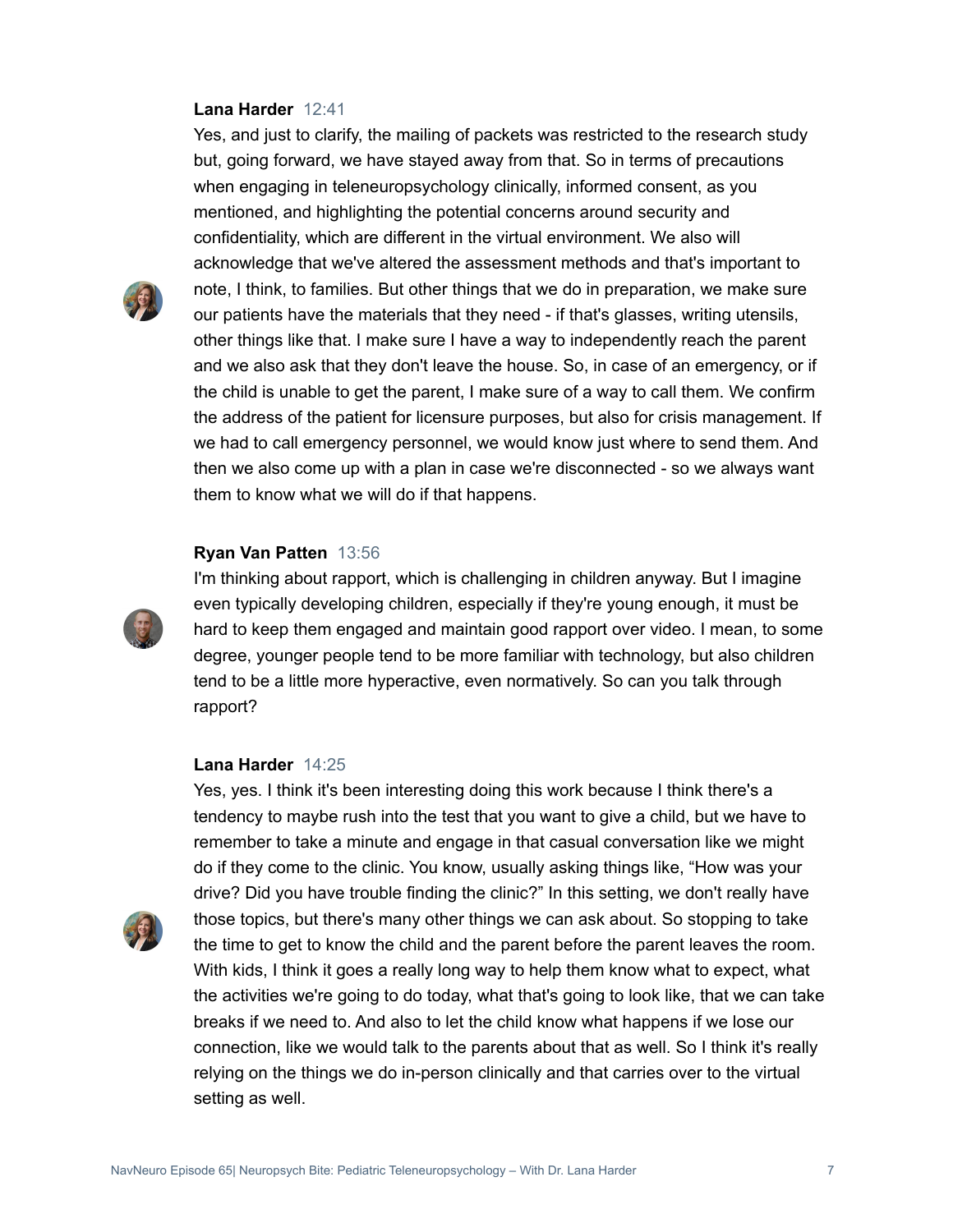#### **Ryan Van Patten** 15:28



Right. And we haven't really asked you about age thus far, but obviously, that plays a huge role. A 7 year old and a 16 year old are very different. So your answers to these questions could differ depending on what age we're talking about. But I guess my question is, how far down the age spectrum might we be able to go with teleneuropsych, do you think?

#### **Lana Harder** 15:50



Yeah, so I'm glad you asked that question. Our study went down to age 6, and about 40% were 12 or under, so kind of on the younger side. I'm aware of teleassessment studies that went down to age 5 but the difference was they had an adult in the room, which was not the case for our study. So I think that school age is probably pretty safe, unless there are other factors like developmental delays or behavioral dysregulation, things of that nature. I think this is really a critical element for us to address in research going forward, to answer that question of how far down can we go? Because our kids are more comfortable with technology and able to use that in really sophisticated ways. So I think about when I evaluate young children in my clinic. Thinking about toddlers, the parents are able to leave the room for those sessions in most cases, but a lot of times they need that in-room support to help them stay engaged. So I think once you go below about age 6, it gets a little bit tricky and becomes an individual difference.



#### **John Bellone** 17:02

I'm assuming for those younger kids, maybe even if the parent is not in the room, they're nearby in case you need them to run back in and help you.

#### **Lana Harder** 17:10

Yes, certainly, and I think another direction for research would be to consider the use of parents or caregivers in that remote assessment with young children. I believe my colleagues are already doing this in other areas.

#### **Ryan Van Patten** 17:23



Yeah. I know in your study, you focused primarily on demyelinating conditions in children, that they were your participants. I'm wondering if you could talk through the utility of teleneuropsych in different childhood disorders - like ADHD comes to mind, not surprisingly. Hyperactivity, in particular, or children with oppositional defiant disorder or conduct disorder may not do very well with teleneuropsych. But are there certain types of referral questions where this is more amenable and certain where it's less amenable?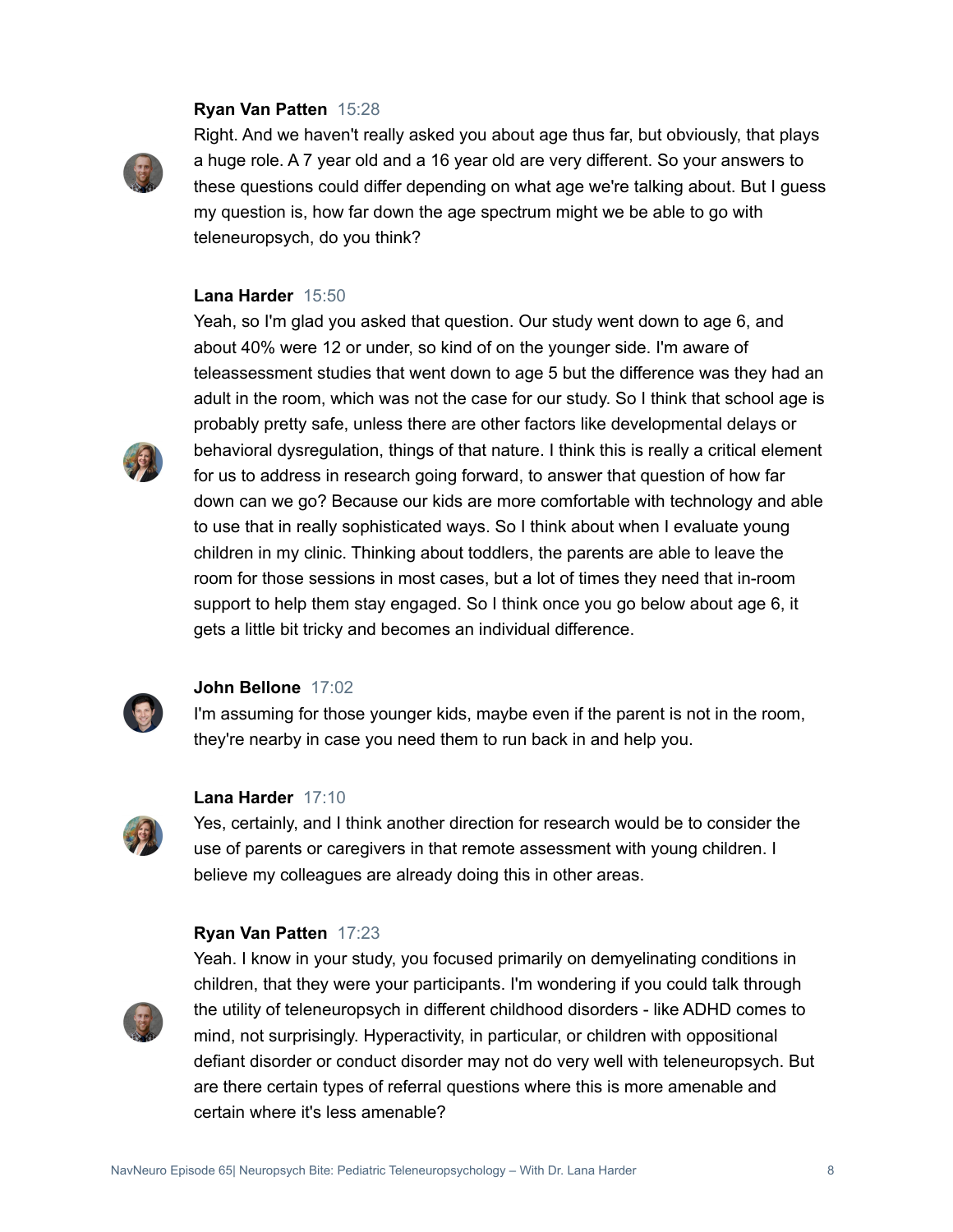#### **Lana Harder** 17:56



You know, I think that's really difficult to say, and I know that's not a very satisfying answer. I think it depends - you know, as you think about a given pediatric condition, there can be such incredible variability across those children. So I think, instead, I've looked at it on a case by case basis. I know we all in my clinic use our clinical judgment to determine who might be a candidate for remote assessment and that's just based on a whole variety of individual factors.



#### **John Bellone** 18:29

How frequently are you doing this clinically? Just to give us a sense.



#### **Lana Harder** 18:33

I would say virtual care is now a staple and I'm using it weekly in my practice.

#### **John Bellone** 18:40



Okay, excellent. So, clinically, I'm wondering if you have any pearls for listeners? You mentioned how access to the required technology can be limited - the camera, the internet connection. Can you walk us through maybe some other barriers and how you've worked around them?

#### **Lana Harder** 18:59

Yeah. I would say one thing I encourage all of us to do when we're encountering a barrier with the virtual environment is to think about what we would do if the patient were in the room with us. So, again, this idea of simulating the clinical experience. I think that will often take you through a helpful problem solving process. So that's one thing we've been working on. We did talk about access, I think that's probably among the largest barriers that we see just because there's great variability. I mentioned, in our study, a quarter didn't have the needed technology. I suspect this number can really vary and it's probably much higher depending on the region and the setting, and so it's something we are very sensitive to when we talk to families about this service. We also want to be very respectful about the fact that we are "entering their home" in a sense with our work, and that not everyone is able to find this quiet space in their home to talk to us. So we work with them to think about times of day or location in the home - you know, putting a sign up on a door just like we would in a clinic. Different problem solving strategies for that, so that we can have that needed visit with the family. Those are some things that come to mind.

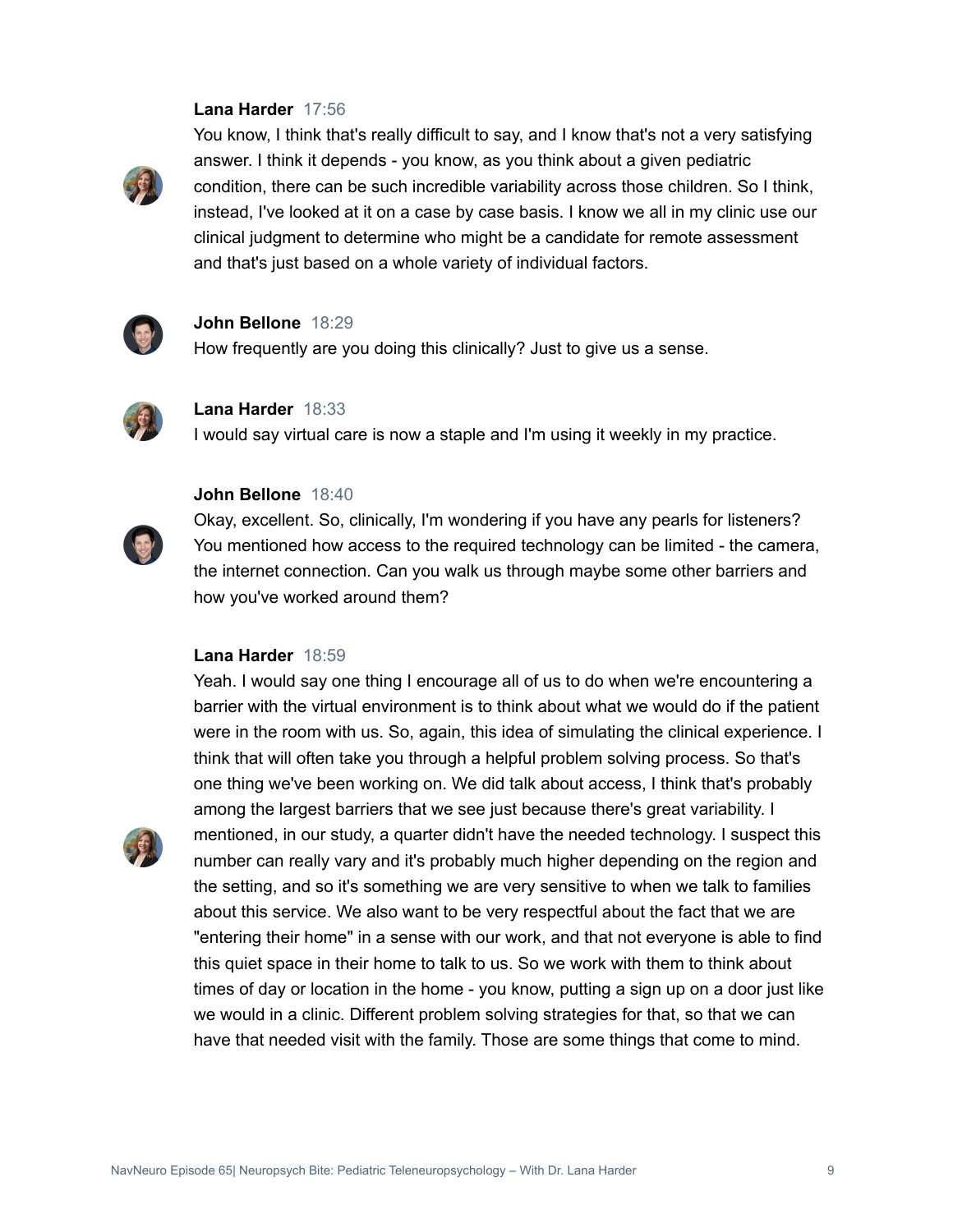#### **Ryan Van Patten** 20:21



Yeah, before COVID-19, a lot of what I would read about teleneuropsych was around serving people in rural areas. These days, we think about it because of the pandemic, understandably, but even when the pandemic is over, hopefully soon, it will still be relevant to people who live far away from major medical centers where traveling or driving there as a major burden, so we can reach more people this way. I believe that's your situation - a lot of the children that you see don't live near the hospital, is that right?

#### **Lana Harder** 20:52



That's right. I think that reaching folks in rural areas is a significant benefit to this model. I would point out, none of the teleneuropsychology studies prior to ours were home-based. They used things like in-clinic models to evaluate the technology for understandable reasons. So there are some things I think in the home setting that present more challenges - like distractions, as well as variable technology performance because you're completely relying on whatever system they have set up. You're thinking about other people in the house, especially with all the remote work going on, taking up that bandwidth. So we noted those things in this study. I would say distractions came up in almost 50% of virtual sessions, and technology glitches came up in close to maybe 25% of those remote sessions. But, fortunately, those things were typically fleeting and didn't interfere with the session or the data that we could collect.

#### **Ryan Van Patten** 21:58

Yeah, as you alluded to, those distractions are good pieces of clinical information when we're seeing patients, right? If they have scheduled and planned this research study with a doctor, they're probably doing everything they can to reduce distractions. If they're still getting distracted, imagine what it's like on a Tuesday afternoon trying to do homework.



#### **Lana Harder** 22:19

Yeah, that's right. That's that richness of behavioral observation that you get in the home setting.



**Ryan Van Patten** 22:26 Yeah.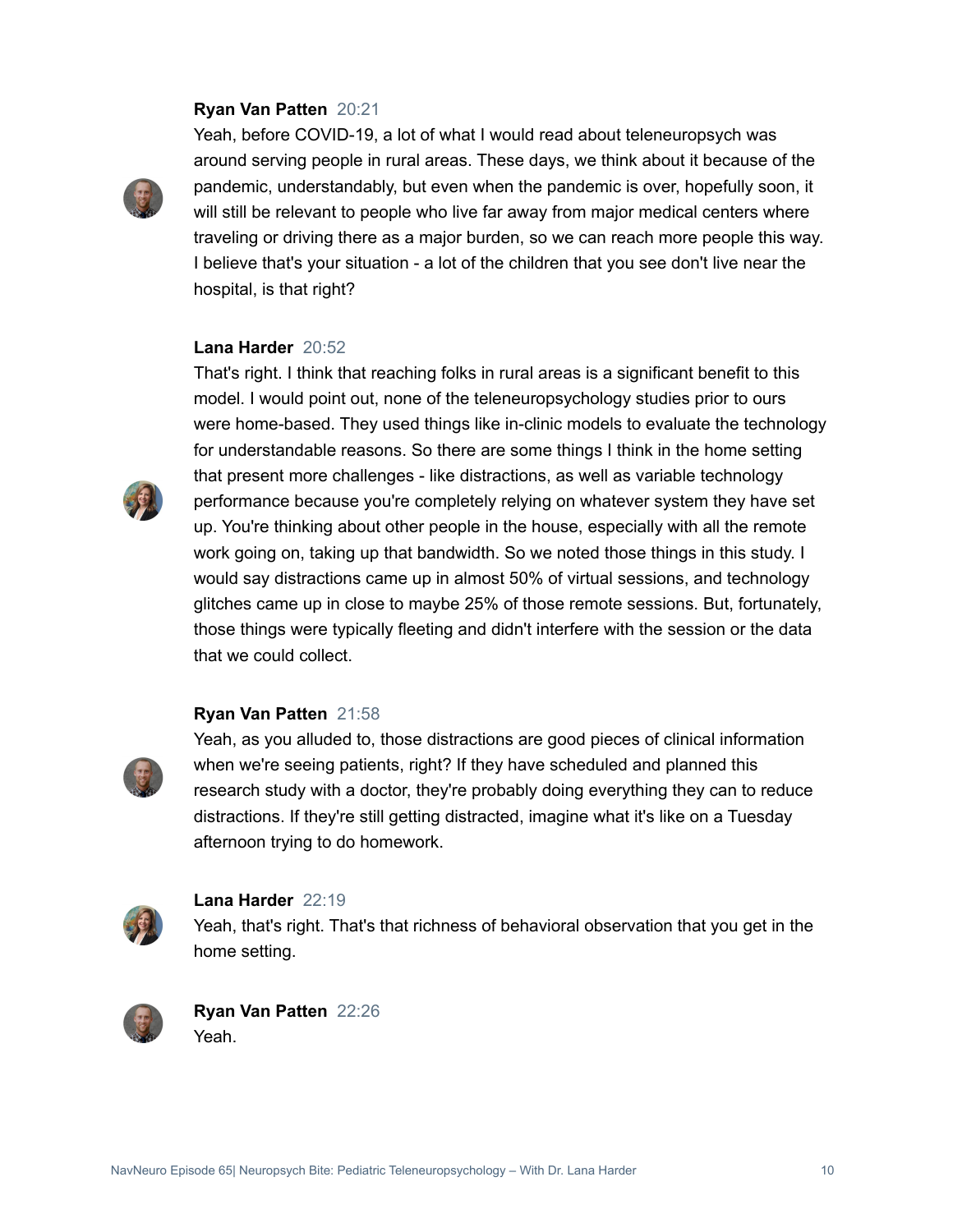

**John Bellone** 22:27

Well, we can keep asking you questions, but it's not going to be a Neuropsych Bite anymore if we did. [laughs]



**Lana Harder** 22:32 [laughs]



**Ryan Van Patten** 22:35 Thank you, John. [laughs]



**John Bellone** 22:39 Ryan, stop asking questions. [laughs]



**Ryan Van Patten** 22:41

I can't help it. I will transition then and we'll ask you a few bonus questions. These are about the field of neuropsychology broadly, they don't need to be specific to teleneuropsych although they can be. If you could improve one thing about neuropsychology what would it be?

#### **Lana Harder** 22:59



So I think creating more access to neuropsych services, and I mean that as broadly as I could possibly state it. So, certainly, in terms of the technology we've been talking about, but also in the people and the folks that we recruit and train to come into our field. So creating that access, but doing so in relevant and appropriate ways that reflect the diversity of our patient populations.



#### **John Bellone** 23:27

Yep, I agree. Much needed. We talked with Dr. Tony Stringer about Relevance 2050 and we'll continue to talk about this topic.



**Lana Harder** 23:32 Yes.



#### **John Bellone** 23:32

For the second bonus question, what's one bit of advice you wish someone told you when you were training or someone did tell you that really made a difference, just an actionable step that trainees can take?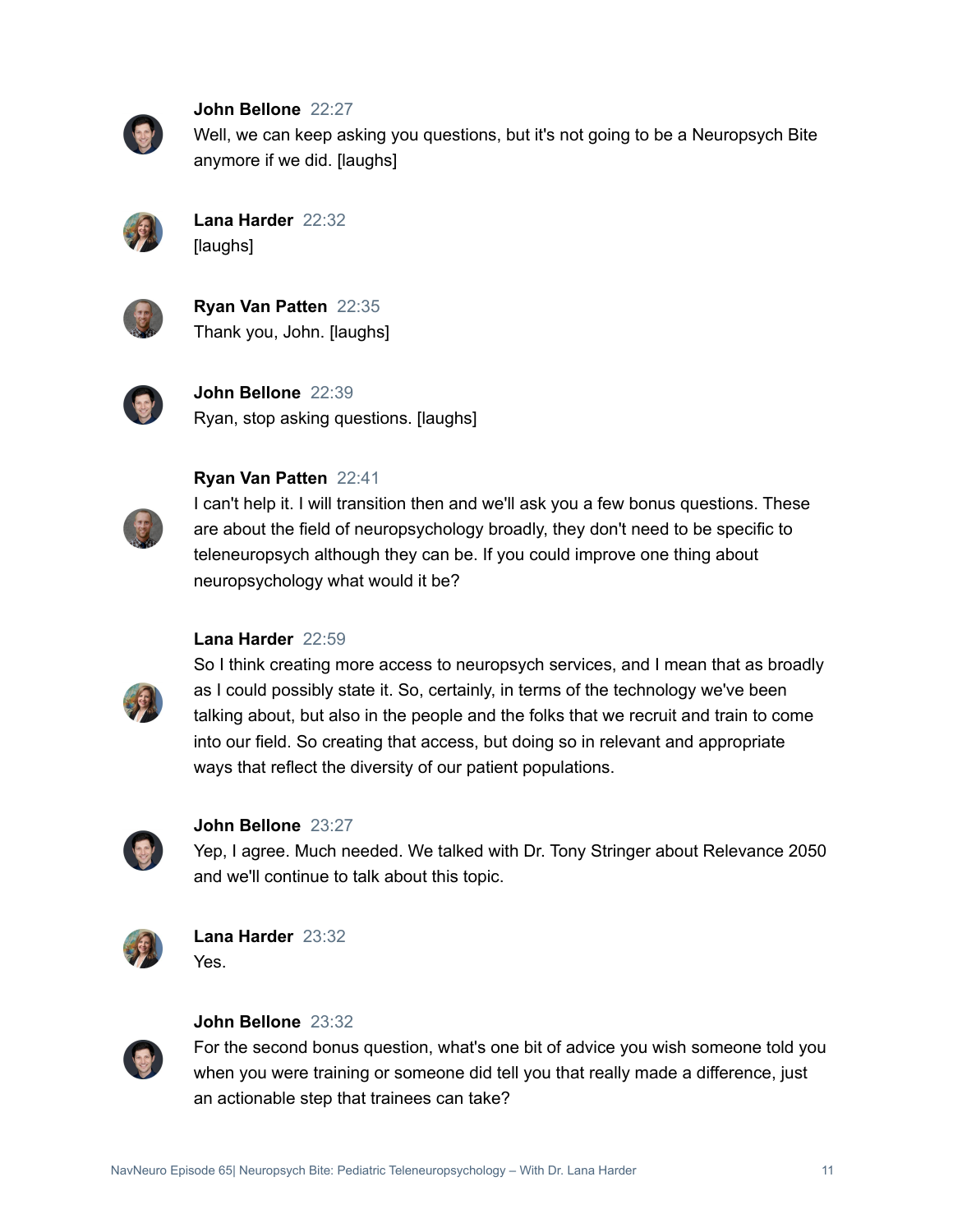#### **Lana Harder** 23:46



Sure. I think thinking about what you value and what is meaningful, and working to align that with your daily activities. Not only that, but revisiting that on a regular basis and then creating a narrative to your work - ideally, tying in all the pieces. In neuropsychology, we are clinicians or researchers, we teach, we engage in service. So someone said to me once, "As you embark on your career, be sure that you have a narrative, these threads that kind of tie everything together." And I think that's really important for professional development and growth.



#### **John Bellone** 24:23

Yeah, have a story with your training and trajectory. I like that.



#### **Ryan Van Patten** 24:27

Yeah, and stay values-based. It can be easy to sort of succumb or allow yourself to be influenced by what other people might want or what seems easiest, but think about what's most important to you. If you want to teach or you want to do clinical work, then do that.

#### **Lana Harder** 24:43

Exactly. And I would say there are always many more opportunities than any of us could take advantage of. I think that, as time goes on, that only increases or that's only true or that we are pulled in lots of different directions. So really, you know, reflecting on what matters to you on a regular basis will help ground you there.



**John Bellone** 25:03 Yeah, excellent.



**Transition Music** 25:04

#### **Ryan Van Patten** 25:08



Well, that does it for our first conversation with Lana. We hope you enjoyed it and continue to tune in for the rest of our Neuropsych Bites with her. Also, as we mentioned in the intro, if you're interested in teleneuropsych assessment, you can go to [navneuro.com/41](http://navneuro.com/41) for another episode on this in adults with Dr. Munro Cullum. And, as always, join us next time as we continue to navigate the brain and behavior.